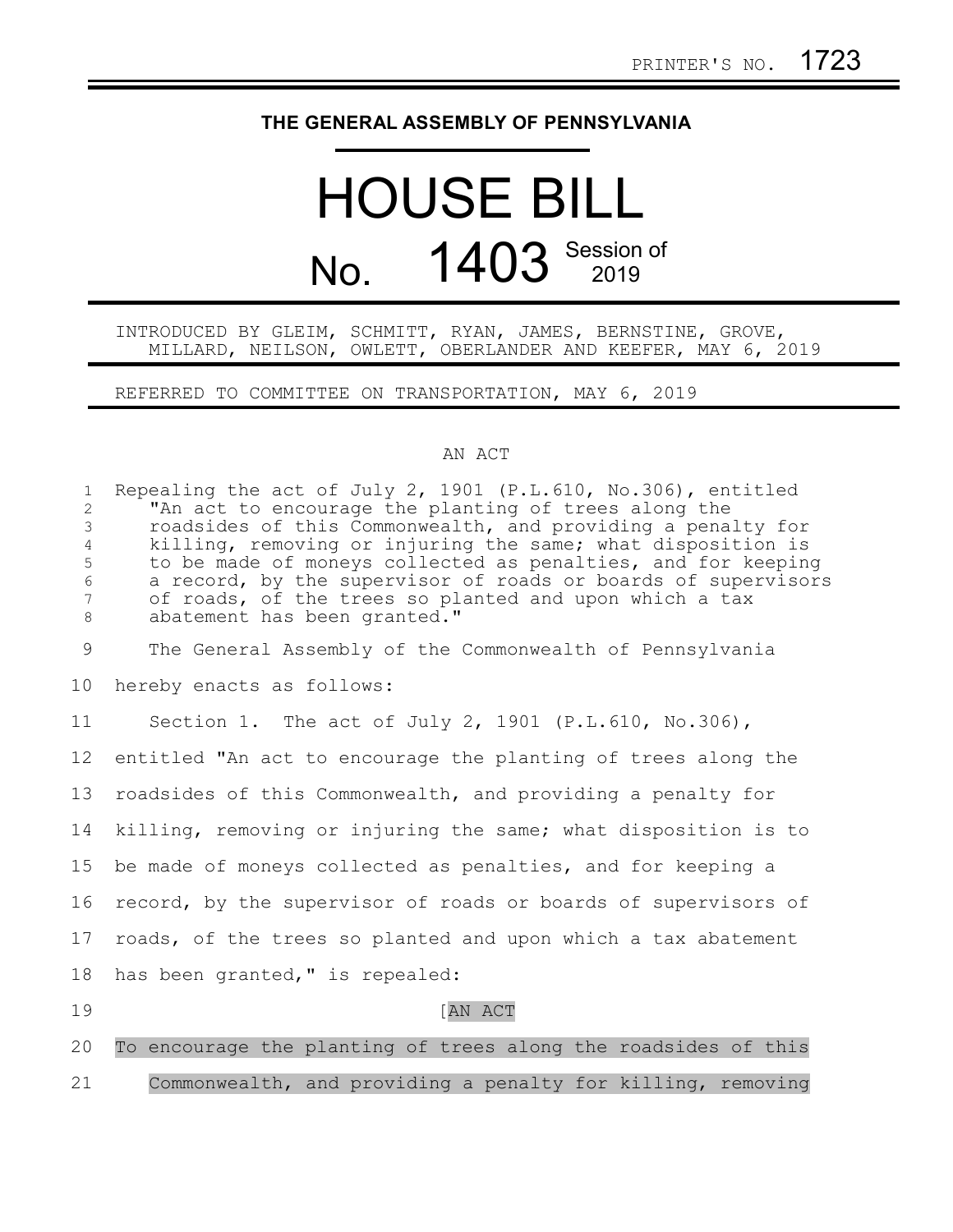or injuring the same; what disposition is to be made of moneys collected as penalties, and for keeping a record, by the supervisor of roads or boards of supervisors of roads, of the trees so planted and upon which a tax abatement has been granted. Section 1. Be it enacted, &c., That any person liable to road tax, who shall transplant to the side of the public highway on his own premises any fruit, shade or forest trees, of suitable size, shall be allowed by the supervisors of roads or boards of supervisors of roads, where roads run through or adjoin cultivated fields, in abatement of his road tax, one dollar for every two trees set out; but no row of elms shall be placed nearer than seventy feet; no row of maples or other forest trees nearer than fifty feet, except locust and Carolina poplar, which may be set thirty feet apart, and except fruit trees, which may be set forty feet apart; and no allowance as before mentioned shall be made unless such trees shall have been set out the year previous to the demand for such abatement of tax, and are living and well protected from domestic animals at the time of such demand. Section 2. Any fruit, shade or forest trees growing naturally by the side of the public highway, where said public highway runs through cultivated lands, shall be allowed for in the same manner and on the same conditions as in the preceding section. Section 3. Any trees transplanted by the side of the public highway, as aforesaid, in the place of trees that have died, shall be allowed for in the same manner and on the same conditions as in the first section of this act. Section 4. No person shall be allowed an abatement, as 1 2 3 4 5 6 7 8 9 10 11 12 13 14 15 16 17 18 19 20 21 22 23 24 25 26 27 28 29 30

20190HB1403PN1723 - 2 -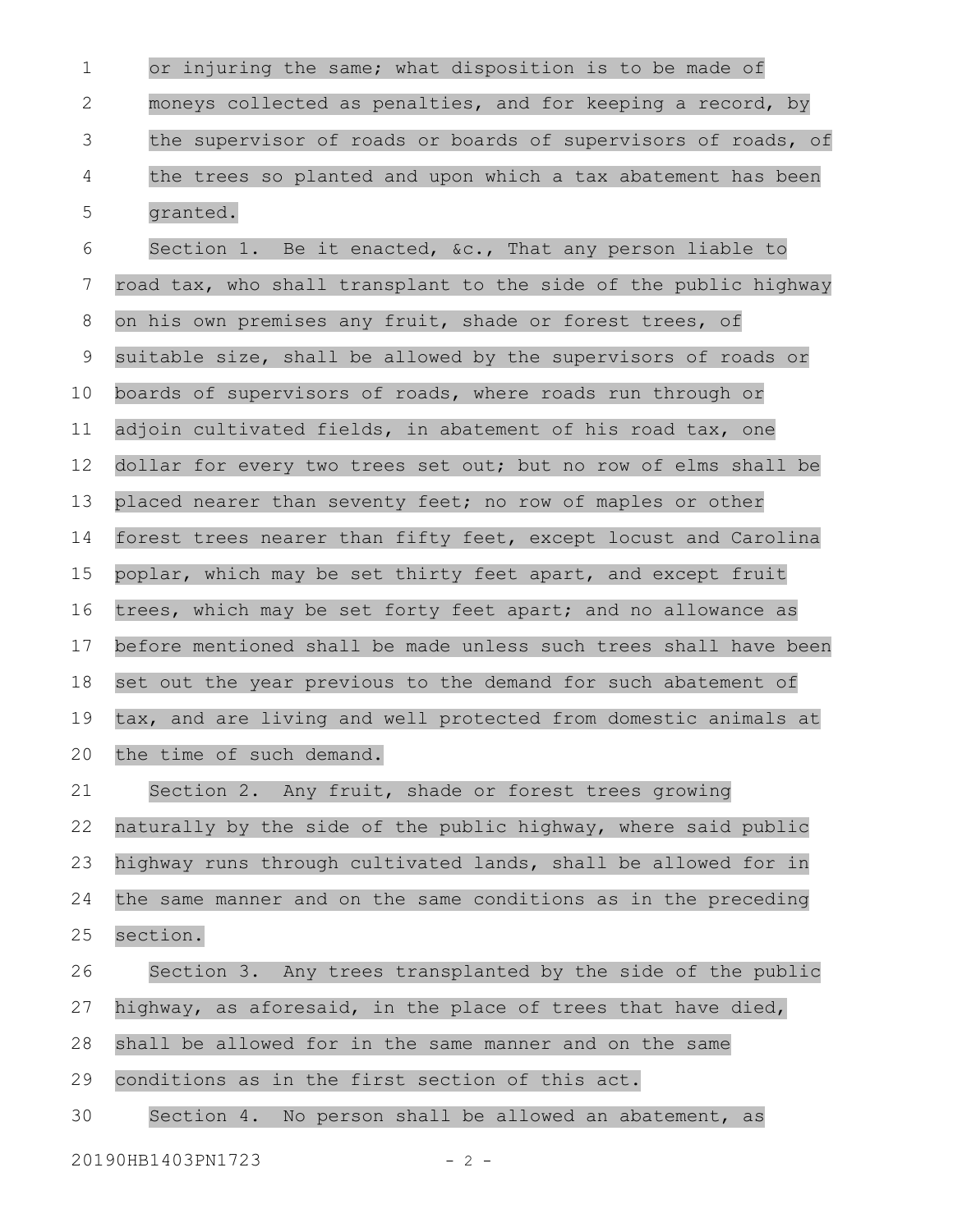aforesaid, of more than one-quarter of his said annual road tax. Section 5. Any person who shall cut down, kill or injure any living tree, planted or growing naturally as aforesaid, or who negligently or carelessly suffers a horse or other domestic animal, driven by or for him, to injure any of the trees hereinbefore mentioned, upon conviction thereof shall be subject to a penalty of not less than one dollar, nor more than five dollars, with costs of suit, for each and every tree so cut down, killed, removed or injured: Provided, That if the defendant or defendants neglect or refuse to pay at once the penalty so imposed and costs, or shall not enter sufficient bail for the payment of the same within ten days, he or they shall be committed to the common jail of the county in which the offense was committed, for a period of not less than one day for each dollar of penalty imposed and costs: Provided, however, That the owner of the land upon which the trees are growing and upon which said abatement has been granted, may remove such trees, on condition that he will immediately plant and maintain another tree, or trees, in the place or places of those removed by him or refund to township said abatement, originally allowed for said tree or trees. 1 2 3 4 5 6 7 8 9 10 11 12 13 14 15 16 17 18 19 20 21

Section 6. All moneys collected as a penalty in accordance with section five of this act, shall be paid to the supervisors of roads or boards of supervisors of roads, and form part of the road fund of the township in which the offense was committed. Section 7. It shall be the duty of the supervisor of roads or the boards of supervisors of roads to keep a permanent record, in a book especially prepared for that purpose, and which book shall be the property of the township, of all trees upon which the said abatement, as hereinbefore mentioned, has 22 23 24 25 26 27 28 29 30

20190HB1403PN1723 - 3 -